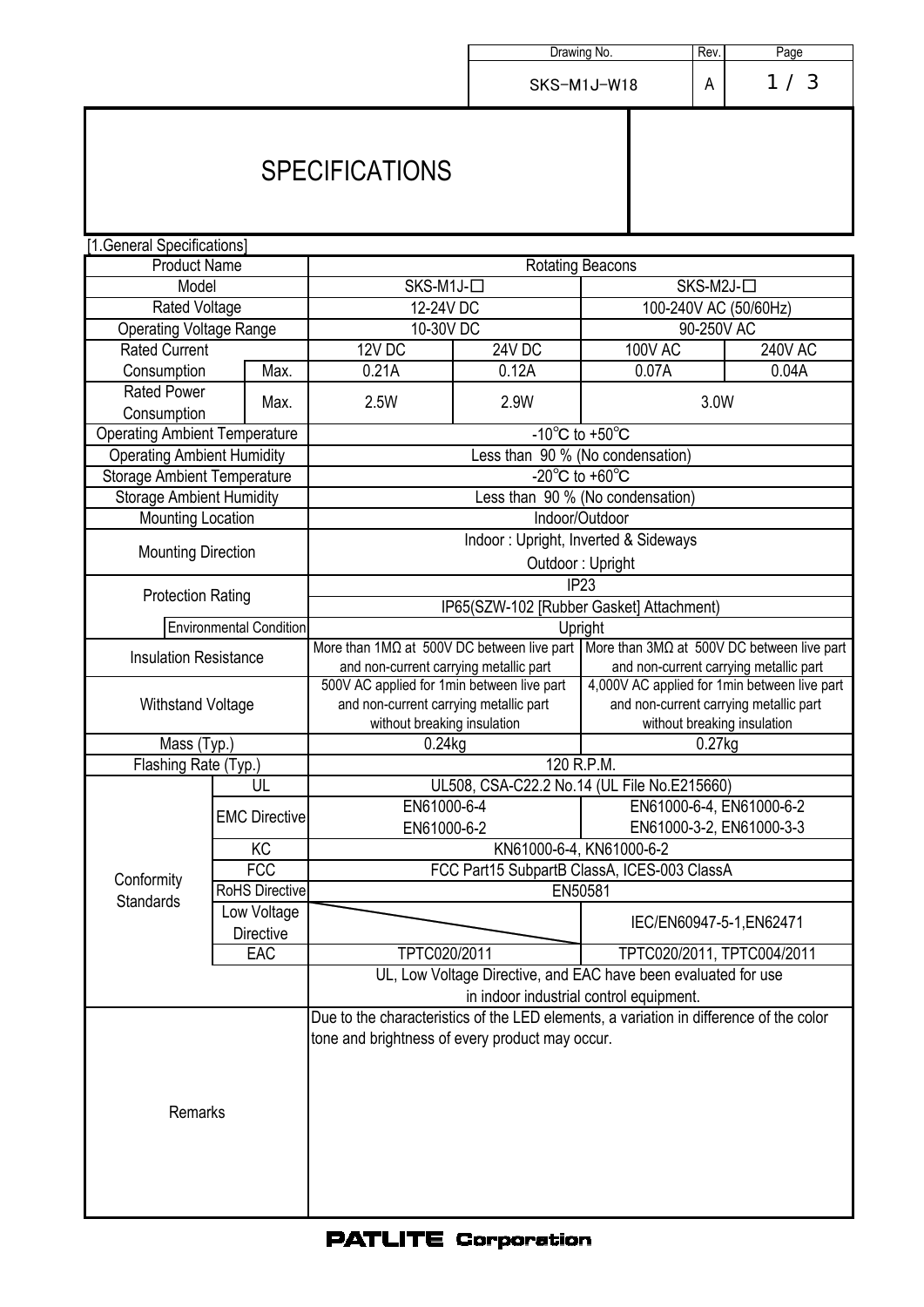

[3.Outer Dimensions]



株式会社 パトライト